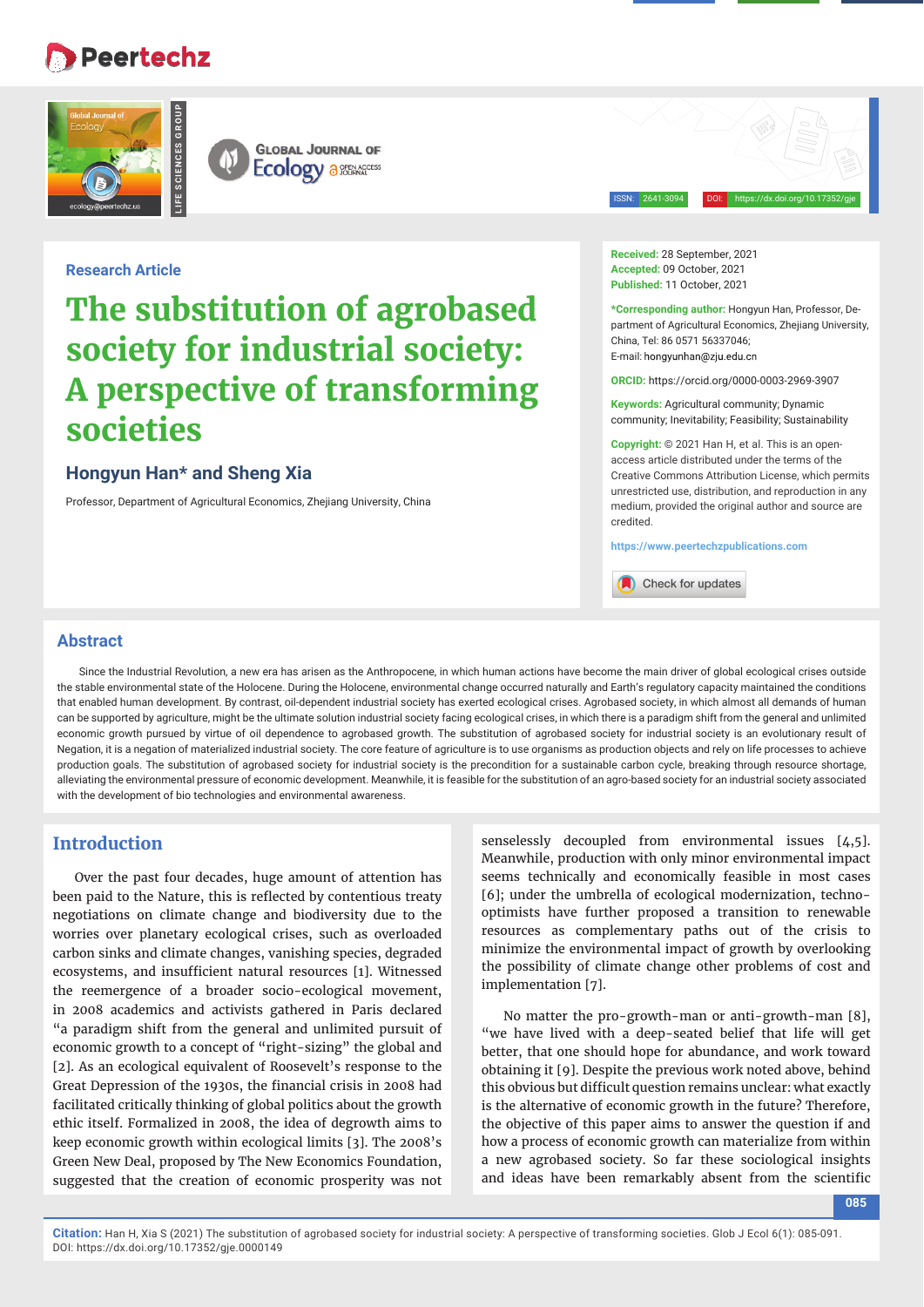discussion about the substitution of agrobased society for industrial society, it is a through abandonment of capitalism and the establishment of a new paradigm of growing economy. This paper consists of three parts. After a brief introduction, the inevitability of substitution of agro-based society for industrial society is given in section 1, which provides the theoretical backbone for the claims made in this article; section 2 outlines the feasibility of substitution of agrobased society for industrial society because it is unlikely that material use will be reduced if the economy grows within classical paradigm of capitalism, a shift of growth mode based on foundation of technical and society will ensure the feasibility of social transformation. Then it is followed by a brief conclusion.

#### **The inevitability of the substitution of agro-based society for industrial society**

**Ecological crises resulted from a paradigm shift of agricultural holocene to industrial anthropocene:** After a long period of long-term collection, fishing and hunting society, human beings began to breed plants, and thus entered the primitive agriculture stage. Beginning about 100 000 years ago, a later but even more profound impact of humans on fauna was the domestication of animals [10], and this continued "into the Holocene with horses, sheep, cattle, goats, and the other familiar farm animals. The concomitant domestication of plants during the early to mid-Holocene led to agriculture" [11] "Agriculture appears to have originated at least 15,000 years ago, with the domestication of pigs in Mesopotamis, where rice was cultivated by humans in China as far back as 13,500 years ago; sorghum was domesticated in Africa 7,000 years ago, and maize was grown 6,000 years ago in Mesonamerica. Food surpluses were a result of farming domesticated species, and this empowered the development of human civilization" [12].

Although it is very short in the entire human history, development of agricultural society is a landmark in human history as human beings have evolved from food collectors to food producers with stable and continuous supply. Without agriculture, there would be no human civilization [13]. Without pressure from humans, the agricultural Holocene is expected to continue for at least several thousands of years [14]. in which prosperous human civilizations arise, develop and thrive.

It has proved that early agricultural development around the mid-Holocene fundamentally affected the functioning of the Earth System [15], the clearing of forests for agriculture about 8000 years ago and irrigation of rice about 5000 years ago led to increases in atmospheric carbon dioxide  $(CO<sub>2</sub>)$  and methane  $(CH<sub>1</sub>)$  concentrations [16]. It is undoubted that the human imprint on environment may have been discernible at local, regional, and even continental scales, but preindustrial humans did not have the technological or organizational capability to dominate the great forces of nature, the planet's environment has been unusually stable for the past 10,000 years [17].

It is believed that the advent of agriculture remains an intriguing but unproven beginning of the Anthropocene [11]. Since the Industrial Revolution, a new era has arisen as the Anthropocene [17], in which human actions have become the

main driver of global environmental changes outside the stable environmental state of the Holocene. Proposed by Crutzen and Stoermer [18], the Anthropocene proposed that we are now living in a new geological epoch of the age of humans, which is believed to begin "at around AD 1800 or the beginning of the Industrial revolution" [19].

It is a far-reaching economic transition from agricultural economy, characterized by low productivity and stagnant growth of agricultural economy, to industrial revolution with developed productivity and continuous growth. In the pursuit of wealth and prosperity, mankind's production modes have been fundamentally changed by machine production and factory systems. With the coordination of systems and rules, machinery application pushed by fossil fuels have released production capacity. This industrial capital paradigm of "Great Transformation" has swept the world like a whirlwind [20]. As the first industrial society, Britain was the richest and most powerful country in the world. During the century of the 19th century, the production of raw coal in Britain increased by 20 times, the production of pig iron increased by 30 times, and the import of raw cotton increased by 30 times [21].

Although both its scientific legitimacy and broader social meaning are still being discussed, the concept of the Anthropocene has attracted public and scholarly recognition in recent years [6]. Beyond academia, the Anthropocene is a popular concept and umbrella term for the understanding of environmental crises [22]. The entry of mankind into an industrial society is a great leap of human history. With the increase in productivity, a huge amount of wealth has been created; at the same time, earth-shaking changes have undergone in social politics, economies, cultures, and technologies. In the 250 years after the industrial revolution, the types of products produced and consumed increased from less than 1,000 to nearly 10 billion. According to the statistics in October 2017, there were 598 million products sold on Amazon. com alone [23].

The industrial society has created a miracle of economic growth by ignoring its impact on natural environment and resources. During the Holocene, environmental change occurred naturally and Earth's regulatory capacity maintained the conditions that enabled human development. In industrial society, largely because of a rapidly growing reliance on fossil fuels and industrialized agriculture, human activities have reached a level that could not keep Earth in the desirable Holocene state. The result could be irreversible and, in some cases, abrupt environmental change, leading to a state less conducive to human development [24]. In less than three centuries, the industrial society has achieved great success; at the same time, it is also facing severe crises, such as resource shortages, environment degradation, and unsustainable development.

#### **A paradigm shift from degrowth to agrobased growth based on entropy theory**

According to the second law of thermodynamics, a closed thermodynamic system is what exchanges no matter and no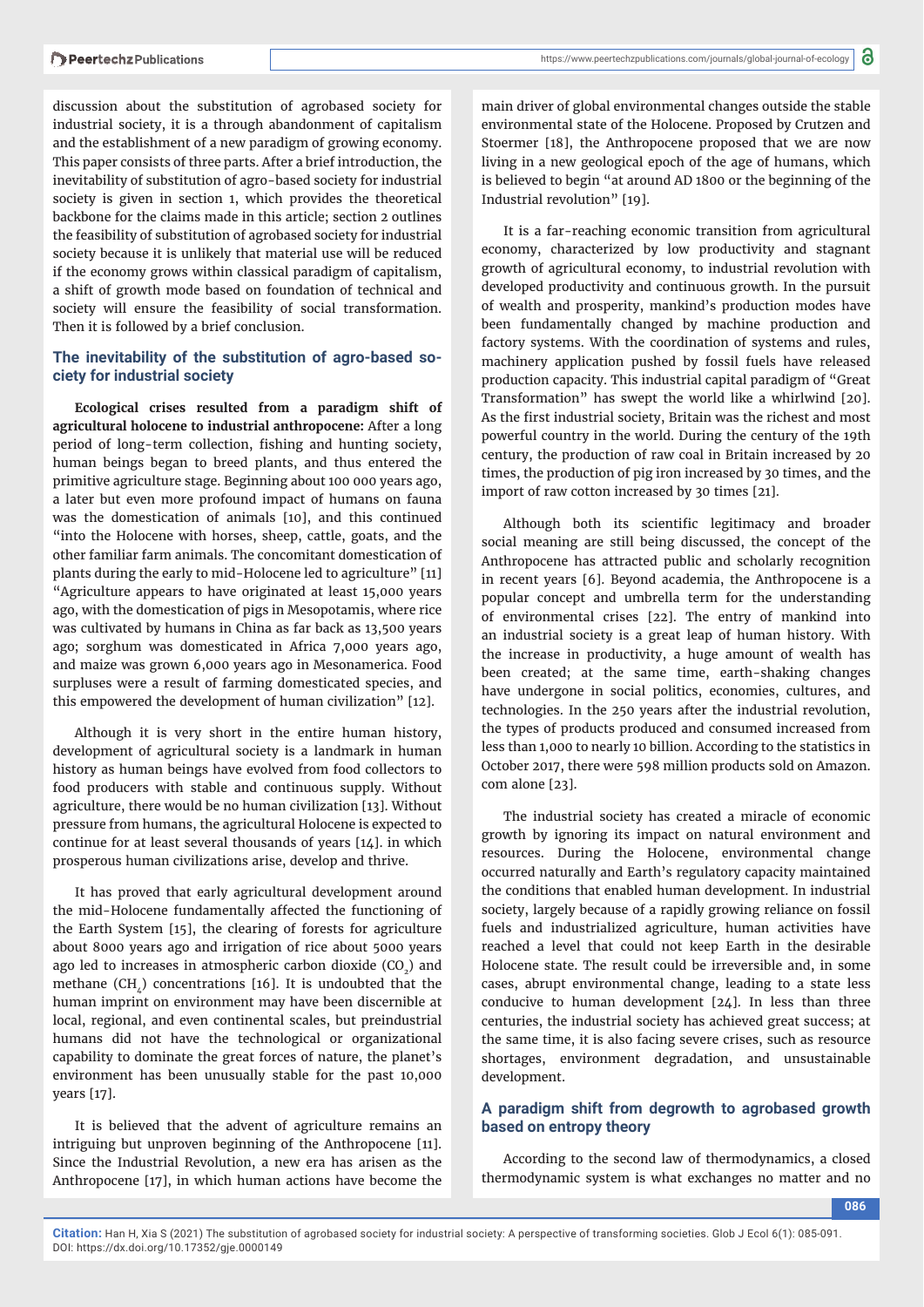energy with its environment [25]. Therefore, "matter is subject to irrevocable dissipation just as available energy is continuously transformed into unavailable energy" (Smith and Smith, 1996 p.310). While the ability of the human species to transform the planetary environment has reached an unprecedented scale and magnitude in the past few decades (Jonsson, 2015), the development of industrial civilization has approached its limits [26]. In recent years, the world economy has been "fragile, unbalanced and trapped by risks" and is facing the threat of a new mediocre era (Rajad, 2014) that has maintained low growth for a long time. Even a world with zero population growth and a steady state economy at current consumption levels is not sustainable in perpetuity [25], because resource exhaustion in a finite period is inevitable because nonrenewable resources tend to irretrievably dissipate. This has pushed scholars to think about the Anthropocene age with supposed scarcity of ecological space [1].

One important concept is what Lakatos [27] has called a research programme of the paradigm of degrowth, which tries to expose the impossibility of exponential economic growth in a finite world and to outline alternative trajectories for social development as a rational cognition that the productive economy of industrial society is approaching the earth's carrying limit. Actually, it was during the mid- to late-1970s that the word Décroissance, the French word for degrowth, was first mentioned in the work of Nicholas Georgescu-Roegen, he proposed that even a world with zero population growth and a steady state economy at current consumption levels is not sustainable in perpetuity because nonrenewable resources tend to irretrievably dissipate [28]. Although degrowth has not been an activist slogan until after 2000 [29], the financial and economic turmoil recently on top of the ever-present environmental problems has invigorated doubts about the deep-seated anthropocenic idea that prosperity depends on economic growth. Before the fundamental adjustment of the growth paradigm, the degrowth trend seems inevitable [30], its ultimate aim of degrowth is the so-called 'steady state economy' [31].

The idea of degrowth sounds simple to halt or slow down economic growth in order to bring economies back within an ecological limit [17]. Due to the radical consequences of canceling out economic growth, degrowth raises questions about its practical feasibility [32]. The industrial economy has come to the "tech plateau" where the air is thin, and the global economy has entered and will continue to be in an era of "Great Stagnation". Where the society should go? Agrobased society is expected to substitute for industrial society. Since the Industrial Revolution, the consumption level of global resources, especially non-renewable mineral resources, has risen sharply. "Industrial societies as a rule use four or five times as much energy as did agrarian ones, which in turn used three or four times as much as did hunting and gathering societies" [11].

Schrodinger [33] have pointed out that a living organism does not need just energy but also low entropy, which it sucks from the environment and degrades into high entropy (waste).

This continuous flow of low entropy maintains the biological body in good order and also supports all activities of the organism. According to the Entropy Law, degradation of the resource base, the transformation of useful matter and energy into unavailable matter and energy is a unidirectional and irrevocable process. "Therefore, entropy may be seen as the ultimate physical basis of scarcity. The inability to reuse matter and energy in conjunction with finite sources of matter and energy implies the existence of a physical barrier to maintain an economic system in a stationary state" [34].

"Perhaps no other law occupies a position in science as singular as that of the Entropy Law. It is the only natural law which recognizes that even the material universe is subject to an irreversible qualitative change, to an evolutionary process" [28]. According to Arthur Eddington, the law that entropy always increases-the second law of thermodynamics-holds, which has played an important role in justification for the idea that economies have limits to growth [35]. If entropy is an index of the amount of available energy relative to the absolute temperature of the corresponding isolated system [36], all of these considerations are closely tied in with the concepts of order/ disorder, and of entropy. Surprisingly perhaps, even information content can be defined in terms of order/ disorder and therefore of entropy[37]. According to Clausius, an isolated system can exchange neither energy nor matter with its outside environment. In 1850, German physicist Rudolph Clausius discovered that it is impossible to transfer heat from a low-temperature object to a high-temperature object without causing other changes. If this direction is reversed, it needs to consume energy or cause other changes. This is the famous second law of thermodynamics. On the basis of this theory, Clausius created the word entropy. Entropy is a basic parameter that characterizes the state of matter, and its physical meaning is a measure of the degree of chaos in a system. Within closed systems, entropy should be maximized and disorder should reign [33]. When the entropy reaches its maximum value, the entire system reaches the most disorderly equilibrium. The energy of the universe is constant. Therefore, the entropy of the universe tends to a maximum [36].

"Closed systems exchange energy but no matter with their environment" [35]. For a closed system, its entropy must increase over time. If entropy is regarded as an index of the amount of unavailable energy in a given thermodynamic system at a given moment of its evolution, "the entropy of a closed system continuously increases toward a maximum", "life seems to evade the entropic degradation to which inert matter is subject [28]. "The origin of life should not be seen as an isolated event. Rather, it represents the emergence of yet another class of processes whose goal is the dissipation of thermodynamic gradients'' [38]. Living systems are characterized to increase access to energy sources, and/or increase the efficiency of currently employed energy transformation processes [39]. Since entropy law is about energy, it can be extended to matter only by analogy, "negetropy can be imported as the earth imports energy from the sun [40]. In the spatially open systems, plants and forests are subject to two opposing gradients: the thermodynamic degradation gradient and the

**087**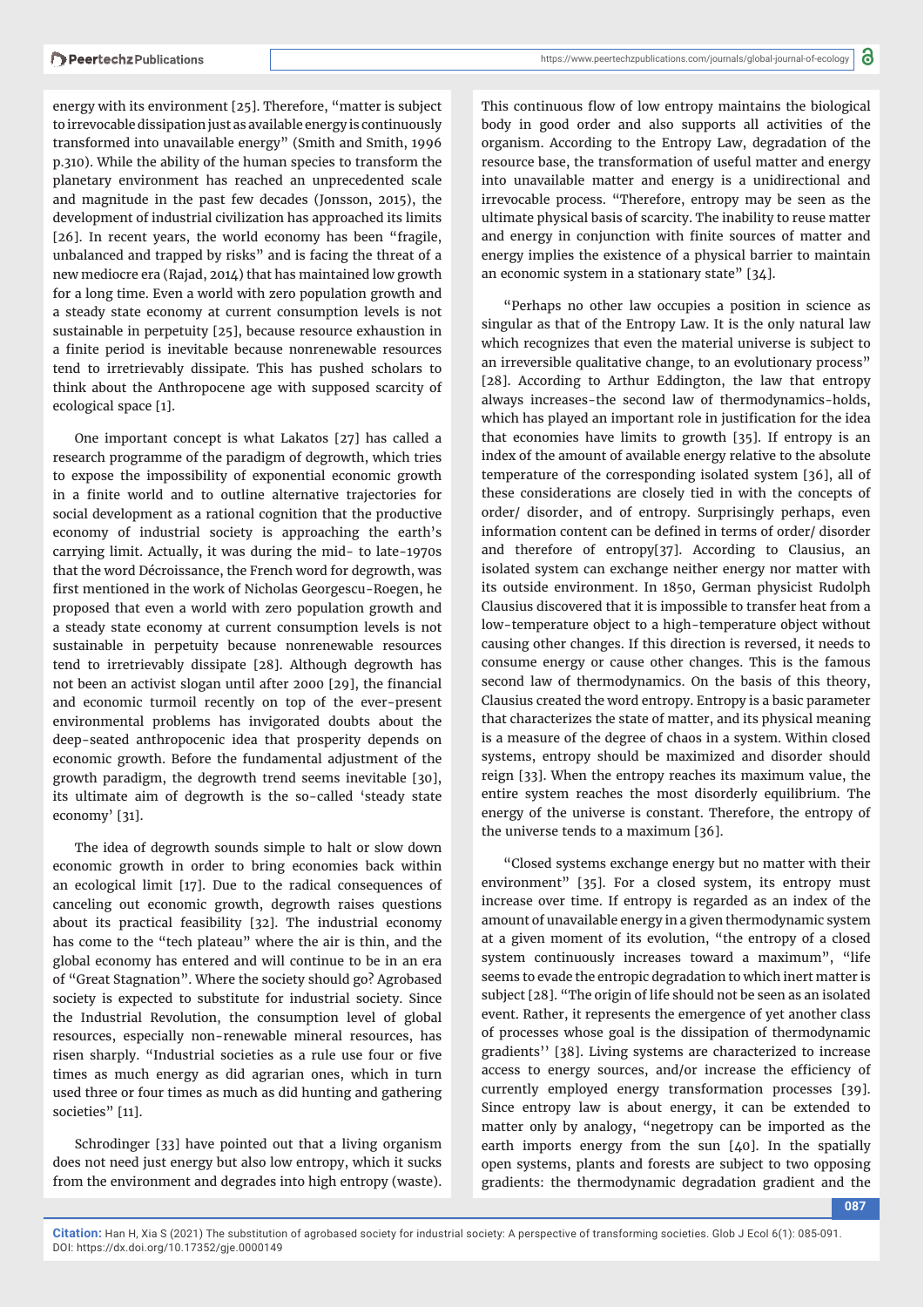incoming solar radiation gradient. Solar radiation provides the energy necessary for these systems to oppose thermodynamic degradation. "Life is an emergent phenomena created by the constant influx of solar radiation which maintains living systems in a non-equilibrium state" [41].

Agricultural production is a process of entropy reduction. "Some organisms slow down the entropic degradation. Green plants store part of the solar radiation", "all other organisms, on the contrary, speed up the march of entropy. Man occupies the highest position on this scale, and this is all that environmental issues are about" [28]. In 1943, Schrödinger said in a speech, "all things in nature tend to change from order to disorder, that is, entropy increases. Life needs to constantly offset the positive entropy generated in its life to maintain itself at a stable and low level of entropy. Life is based on negative entropy." In the following year, Schrödinger elaborated his theory in "What is Life", which played a leading role in the development of modern biology marked by DNA. Scientists generally believe that life phenomena are highly ordered, and life reduces its internal entropy. Prigogine [42] regards life form as a "dissipative structure", an open system far from equilibrium, which can exchange matter and energy with the outside world, thereby making it possible to realize the original disorder to order. The process of state evolution can maintain this process by dissipating matter and energy.

Without life, the earth will still fall into an endless loop of entropy increase. Humans move more earth and produce more reactive nitrogen than all other terrestrial processes combined [43]. "The crux of the argument revolves around the treatment of material resources. This is because the entropy law as a physical principle applies only in a closed system and then only to energy. However, since the earth is an open system with respect to energy any inevitable entropic decay or dissipation in the earth which sets a long-run physical limit on economic activity must occur for matter, not for energy" [40]. On the earth as an open system, agricultural activities can "exchange both energy and matter with the environment" [35]. Agriculture plays an important role from the perspective of entropy reduction.

New paradigms provide either a new, but constrained, reality, or an improved view of the old reality [41]. Agrobased society is a breakthrough in the inability of industrial society to sustain its own contradictions. Instead of mechanical forces to complete production tasks, agro-based production methods have four main characteristics: one is to use biological processes as much as possible; the second is to make full use of bio-energy instead of fossil energy; the third is to replace various minerals with biological materials; the fourth is the production process, that is, the metabolic process. Waste can be decomposed in the second metabolism, which is an environmentally friendly production method. Therefore, the substitution of agro-based society for industrial society provides a profound basis for the sustainable development of human economic society. The production of agro-based society is mainly realized through the life process. As the life process cycles, these substances eventually have realized the cycle.

Therefore, as long as the environment where life is located has not undergone major catastrophes, production will be sustainable by virtue of entropy reduction.

#### **The feasibility of substitution of an agro-based society for an industrial society**

**Technological advancements providing basis for the substitution of agro-based society for industrial society:**  "Over the past several decades' rapid advances in transport, energy, agriculture, and other sectors have led to a trend of dematerialization in several advanced economies. The amount and value of economic activity continue to grow but the amount of physical material flowing through the economy does not" [11]. The significance of the Entropy Law in understanding the economic process has long been maintained by Georgescu-Roegen [22,45] . Economics processes are non-reversible. The economic process with biological systems that are entropyreducing and together with their environment contribute to the inevitable rise in the entropy of the universe [46]. The entropy argument was fundamentally flawed, and the limits to growth has not gone without challenge [34]. "Sooner or later, the productivity of oil will rise out of sight, because the production and consumption of oil will eventually dwindle toward zero, but real GNP will not"( [7]. There are further technological opportunities because worldwide energy use is equivalent to only 0 05% of the solar radiation reaching the continents [47], which plays an important role in reducing the pressure on the Earth System. Economic systems are highly evolved ecosystems that have harnessed a new substrate – knowledge – that enables them to extend their organized complexity and, correspondingly, their dissipative potential [48,49]. In addition to the many opportunities for energy conservation, numerous technologies are available now or under development to replace fossil fuels [50]. Although all thermodynamic laws, unlike most other natural laws, express an impossibility [36], the technosphere could supersede the biosphere in the future [9].

Proponents of the entropy law as a physical constraint on economic growth must show that it applies to matter as well as energy. The advancement of science and technology has made the production methods and final products of modern agriculture greatly different from those of traditional agriculture. Since the 1950s, the scientific community has gradually deepened the research on cells and the genes that control the genetic characteristics of cells. Gene recombination and cell fusion technologies can more effectively allow organisms to produce substances needed by humans, thereby agricultural products. New varieties and new technologies continue to emerge, different new technologies are promoting the progress of agriculture, especially life sciences and biotechnology. Bill Gates thought as early as 1996 that "biotechnology will change the world like computer software." With the help of biotechnology, farmers in the future will produce most of the items and raw materials needed by mankind in the field, such as rice, vegetables, fruits, meat, and even fuels, medicines, building materials, sensors, chips, etc.. The rapid development of biotechnologies in recent years has attracted widespread attention from the whole society and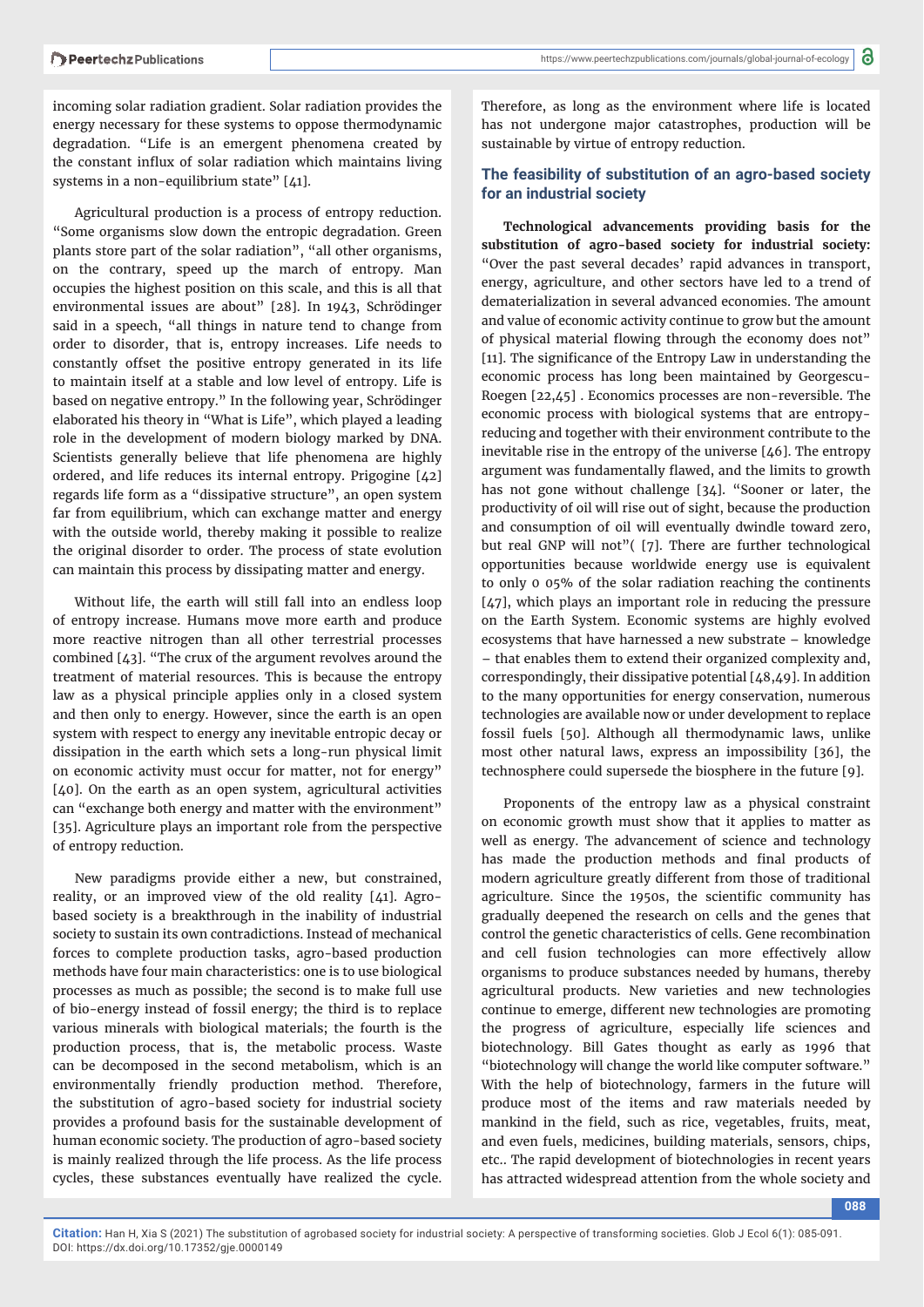at the same time provides more possibilities for agriculture. According to scholars' statistics, there were 40 Nobel Prizes in Chemistry related to life sciences in 1901-2001, accounting for more than 1/3 [51]. There were 8 Nobel Prizes in Chemistry from 2002 to 2016 related to life sciences, accounting for more than 1/2. 2018 was the year of biotechnology, and 8 scientists were awarded three natural science prizes, 4 of which were Related to the development of biotechnology. The new crown epidemic in 2020 has further provided a catalyst for the development of biotechnology. More and more people believe that the 21st century is the century of biotechnology, and the achievements of biotechnology are changing the state of agriculture and promoting social progress.

As a science of artifacts, "the capacity to produce has been augmented by the capacity for information transfer" [9]. At present, all countries attach great importance to the development of biotechnologies, and some developed countries and emerging economies have issued corresponding policies. In 2012, the United States released the "National Bioeconomy Blueprint for the United States Supporting the Bioeconomy". The European Union listed in "Innovation to Achieve Sustainable Growth: Bioeconomy in Europe", including genetically modified crops, forestry, fisheries, biopharmaceuticals, and new Molecular entities, biomarkers and genetic testing, as well as key areas such as biofuels, biochemicals, industrial enzymes for raw material production, biosensors, bioremediation, resource extraction and biorefining; in 2014, the OECD determined the structure of the biological industry The three main subindustries of the country are biomedicine, bioagriculture and bioindustry [52].

#### **Environmental awareness providing social basis for the substitution of agro-based society for industrial society**

Postmaterialist-value change is inadequate for explaining global environmentalism [53,54]. Although improved technology is essential for mitigating global change, it may not be enough on its own, changes in societal values and individual behavior will likely be necessary [55]. "Technology changes the future, but so do ideas. Ideas drive technology, and also drive the values that we choose to carry from past through the present, conserving or reforming them for the future. We are at a hinge point in our history, reevaluating how we value nature and human nature" [9]. "Whether we accept it or not, human beings now shoulder the responsibility of planetary management; once the planet was larger than us, but it no longer is [56]. Celebrated in a Ecomodernist Manifesto, a dozen and a half international environmental leaders have advocated "an ecologically vibrant planet" [57]. Surely this modern humanism will treasure ecosystem services. But these ecomodernists anticipate what they call decoupling. By this account, we need to be increasingly high tech to save nature [58].

Rockström [26] argues that there are nine planetary systems on which humans have exerted profound impacts. These can be seen by analysis of chemical pollution, climate change, ocean acidification, stratospheric ozone depletion, biogeochemical nitrogen-phosphorus cycles, global freshwater use, changing land use, biodiversity loss, atmospheric aerosol loading. Since the Industrial Revolution, in three of these systems the boundaries have already been exceeded: biodiversity loss, climate change, and the nitrogen cycle [9,17]. By examining the "rational man" and "value-neutral measurement" theories of neoclassical economics from different perspectives, scholars have a new understanding of the anthropocentrism tendency and the paranoia of rational measurement, and they believe that the analysis of "cost-benefit" The curve should be given new variables in the development of economics in the future (Bryant J., 2008). The overall environmental factor cannot be ignored in the economic decision-making of human beings to maximize the benefits. To pursue a better and quality life, environmental ethics is promoted by a large numbers of persons. The concept of ecological civilization has been developed by Ye in 1987 for the first time. From the perspective of ecological philosophy, he pointed out that ecological civilization means that mankind benefits both nature and man. It protects nature while transforming nature and maintains a harmonious and unified relationship between man and nature [59]. With the frequent occurrence of environmental problems in the later stages of industrial society, the ecological awareness of the whole society has been significantly improved. "Ecological modernization theory posits that advanced industrial nations can foster environmental improvements and economic sustainability through adjustments in production and consumption habits" [60]. "What we call 'saving the Earth' will, in practice, require creating and re-creating it again and again for as long as humans inhabit it" [61-66].

#### **Brief conclusion**

As humans has entered into Anthropocene, the negative impact of humans on environment is unprecedented. Sustainable development has been proved the only way of human society without feasible paths. Agrobased society, in which almost all demands of human can be supported by agriculture, will be an inevitable, necessary and feasible option of the society after industrial society. Abrobased society is a through abandonment of capitalism with a shift of growth paradigm based on development of biotechnologies; and more importantly, social environmental awareness will ensure the feasibility of social transformation. The substitution of agrobased society for industrial society is an evolutionary result of Negation of Negation, it is a negation of materialized industrial society. Meanwhile, the substitution of agrobased society for industrial society is the inherent requirements for a sustainable carbon cycle, a feasible alternative mode for breaking through the resource shortage of social development, the inherent requirements for alleviating the environmental pressure of social development. Meanwhile, the substation is a feasible option because the society has established the technological basis and social foundation for an agriculturalbased society to replace an industrial society.

#### **Funding**

This work was supported by the National Natural Science Foundation of China [grant number 72073119].

**089**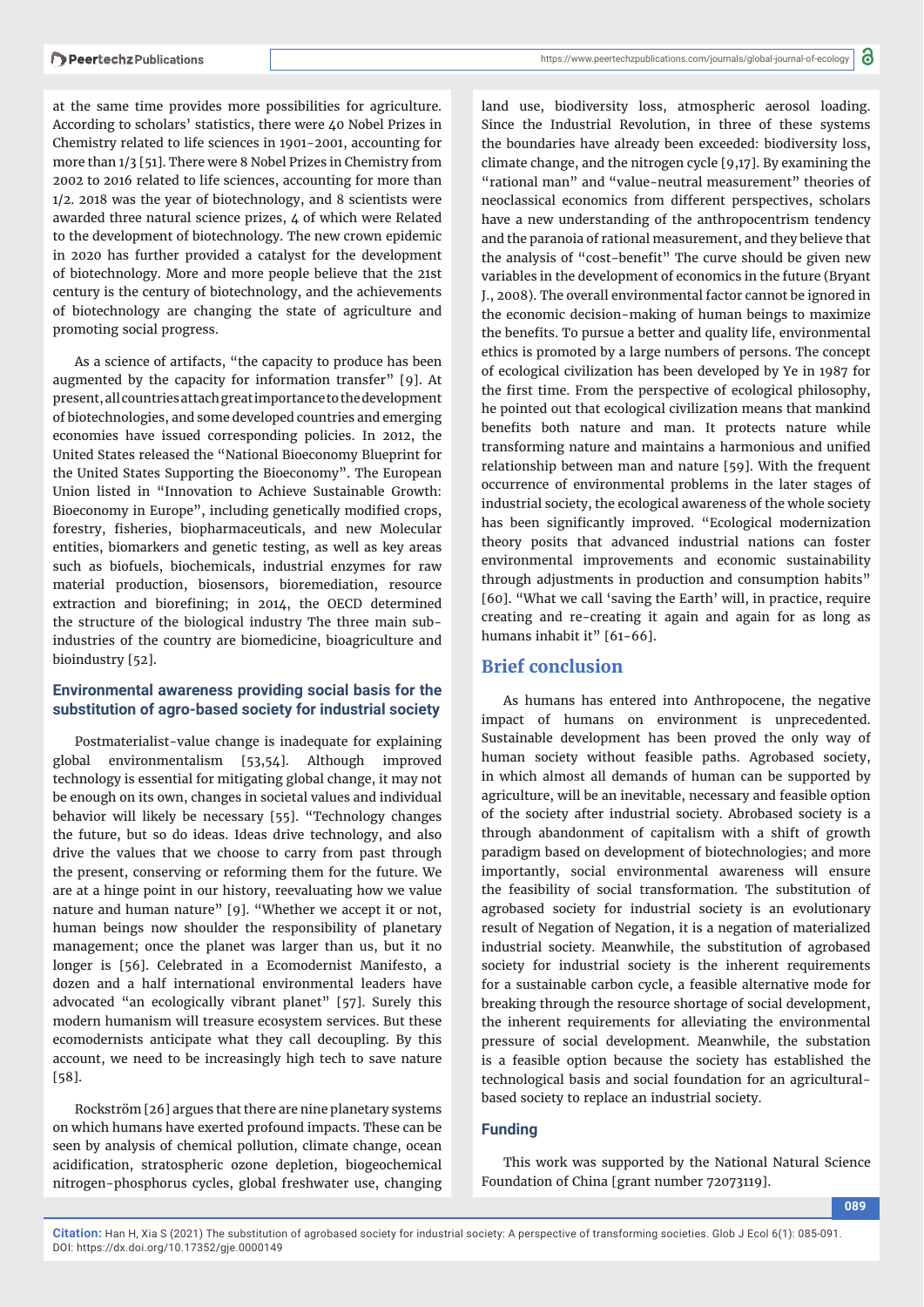#### **References**

- 1. McAfee K (2016) The Politics of Nature in the Anthropocene. RCC Perspectives 2, Whose Anthropocene? Revisiting Dipesh Chakrabarty's "Four Theses" 65- 72. **Link:** https://bit.ly/2YAgJSG
- 2. Research and Degrowth (2008) Degrowth Declaration of the Paris 2008 conference. Journal of Cleaner Production 18: 523-524. **Link:** https://bit.ly/3BwyFfw
- 3. Boonstra WJ, Joosse S (2013) The Social Dynamics of Degrowth. Environmental Values 22: 171-189. **Link:** https://bit.ly/30gpXEn
- 4. Mauerhofer V (2019) Legal institutions and ecological economics: their common contribution for achieving a sustainable development. Ecol Econ 156: 350-335. **Link:** https://bit.ly/3AyhGrI
- 5. Spash CL (2012) Towards the integration of social, economic and ecological knowledge. SRE-Discussion Papers 2012/04, WU Vienna University of Economics and Business. **Link:** https://bit.ly/3ltP3b5
- 6. Martinez-Alier J, Naredo JM (1982) A Marxist Precursor of Energy Economics: Podolinsky. Journal of Peasant Studies 207-224. **Link:** https://bit.ly/3uZsUo4
- 7. Jonsson FA ( 2015) Anthropocene Blues: Abundance, Energy, Limits, RCC Perspectives, No. 2, The Imagination of Limits: Exploring Scarcity and Abundance 55-64. **Link:** https://bit.ly/3mDJWV7
- 8. Solow RM (1973) Is the End of the World at Hand? Challenge 16: 39-50. **Link:** https://bit.ly/3iPHlpL
- 9. Rolston III H (2017) Technology and/or Nature: Denatured/Renatured/ Engineered/Artifacted Life? Ethics and the Environment 22: 41-62. **Link:** https://bit.ly/3mMLts6
- 10. Leach HM (2003) Human domestication reconsidered. Curr Anthropol 44: 349-368. **Link:** https://bit.ly/3AoWDYE
- 11. Steffen W, Crutzen PJ, McNeill JR (2007) The Anthropocene: Are Humans Now Overwhelming the Great Forces of Nature? Ambio: J Human Environment 36: 614-621. **Link:** https://bit.ly/3uZt7aQ
- 12. Rhodes CJ (2017) The imperative for regenerative agriculture. Sci Prog 100: 80-129. **Link:** https://bit.ly/3oQmhDC
- 13. Claessen HJM, Skalnik P (1978) The Early State.Hague:Mouton Publisher. **Link:** https://bit.ly/3ltb8GE
- 14. Berger A, Loutre MF (2002) An exceptionally long interglacial ahead? Science 297: 1287-1288. **Link:** https://bit.ly/3iRC1lM
- 15. Ruddiman WF (2003) The anthropogenic greenhouse era began thousands of years ago. Climat Chang 61: 261-293. **Link:** https://bit.ly/3mFLu0T
- 16. Lambin EF. Geist HJ (2006) Land-Use and Land-Cover Change. Local Processes and Global Impacts The IGBP Global Change Series, Springer-Verlag, Berlin, Heidelberg, New York, 222. **Link:** https://bit.ly/3ltIKUV
- 17. Rockström J, Steffen W, Noone K, Persson Å (2009) Planetary Boundaries: Exploring the Safe Operating Space for Humanity. Ecology and Society 14: 32. **Link:** https://bit.ly/3oO7Uzs
- 18. Crutzen PJ, Stoermer EF (2000) The 'Anthropocene.' Global Change Newsletter 41: 17-18. **Link:** https://bit.ly/3uYiUeG
- 19. Knight KW, Mess BL (2012) Environmental Concern in Cross-National Perspective: The Effects of Affluence, Environmental Degradation, and World Society. Social Science Quarterly 93: 521-537. **Link:** https://bit.ly/3mKGiJ5
- 20. Polanyi K (1957) The Great Transformation. Boston: Beacon Press 6. **Link:** https://bit.ly/3iP14pO
- 21. Briggs A (1987) A Social History of England. London 217-218.
- 22. Thornton TF, Thornton PM (2015) The Mutable, the Mythical, and the Managerial: Raven Narratives and the Anthropocene. Environment and Society 6: 66-86. **Link:** https://bit.ly/3BvHaHH
- 23. Zhang WY (2018) The three industrial revolutions I have experienced. Small and Medium-sized Enterprises in China 2018: 59-63.
- 24. Steffen W, Grinevald J, Crutzen P, McNeill J (2011) The Anthropocene: conceptual and historical perspectives. Philosophical Transactions Royal Society A: Mathematical, Physical and Engineering Sciences 369: 842-867. **Link:** https://bit.ly/3iPkKtB
- 25. Georgescu-Roegen N (1976) The entropy law and the economic problem. In Energy and economic myths: Institutional and analytical essays. New York: Pergamon Press 53-60.
- 26. Rockström J, Steffen W, Noone K, Persson Å, Chapin FS, et al. (2009) A Safe Operating Space for Humanity. Nature 461: 472–475. **Link:** https://go.nature.com/3v01U7P
- 27. Lakatos I (1970) History of science and its rational reconstructions. PAS: proceedings of the biennial meeting of philosophy of science association 91- 136. **Link:** https://bit.ly/3AzxlXH
- 28. Georgescu-Roegen N (1975) Energy and Economic Myths. Southern Economic Journal 41: 347-381. **Link:** https://bit.ly/3oTXE8X
- 29. Whitehead M (2013) Degrowth or Regrowth? Environmental Values 22: 141- 145. **Link:** https://bit.ly/3AoWILW
- 30. Garcia E (2012) Degrowth, the Past, the Future, and the Human Nature. Futures 44: 546-552. **Link:** https://bit.ly/30eD9cV
- 31. Daly HE (1991) Steady-state economics. Washington, D.C.: Island Press. **Link:** https://bit.ly/3AvHtRw
- 32. Foster JB, Magdoff F (2010) What every environmentalist needs to know about capitalism. Monthly review 61: 1-30. **Link:** https://bit.ly/3mDKdr7
- 33. Schrödinger E (1944) What is Life? Cambridge University Press. **Link:** https://bit.ly/3Bx91qP
- 34. Young JT (1983) Entropy, Scarcity, and Neo-Ricardianism. Journal of Post Keynesian Economics. 6: 82-88. **Link:** https://bit.ly/3arSM2A
- 35. Smith CE , Smith JW (1996) Economics, Ecology and Entropy: The Second Law of Thermodynamics and the Limits to Growth. Population and Environment 17: 309-321. **Link:** https://bit.ly/3oN7JEz
- 36. Georgescu-Roegen N (1986) The Entropy Law and the Economic Process in Retrospect, Eastern Economic Journal 12: 3-25. **Link:** https://bit.ly/3DrTCbY
- 37. Lovejoy D (1996) Limits to Growth? Science & Society Fall 60: 266-278.
- 38. Schneider E, Kay J (1994) Life as a manifestation of the second law of thermodynamics. Math Comput Model 19: 25-48. **Link:** https://bit.ly/3AxlWYB
- 39. Buensdorf G (2000) Self-organization and sustainability: energetic of evolution and the implications for ecological economics. Ecol Econ 33: 119–134. **Link:** https://bit.ly/3v1vKsw
- 40. Young JT (1991) Is the entropy law relevant to the economics of natural resource scarcity? Journal of Environmental Economics and Management 21: 169-179. **Link:** https://bit.ly/3ltbkFS
- 41. Raine A, Foster J, Potts J (2006) The new entropy law and the economic process. Ecological Complexity 3: 354–360. **Link:** https://bit.ly/3mMLMmK
- 42. Prigogine I (1969) Structure, Dissipation and Life. Theoretical Physics and Biology, Versailles, 1967. North-Holland Publ. Company, Amsterdam. **Link:**  https://bit.ly/3oRAEHI

**090**

**Citation:** Han H, Xia S (2021) The substitution of agrobased society for industrial society: A perspective of transforming societies. Glob J Ecol 6(1): 085-091. DOI: https://dx.doi.org/10.17352/gje.0000149